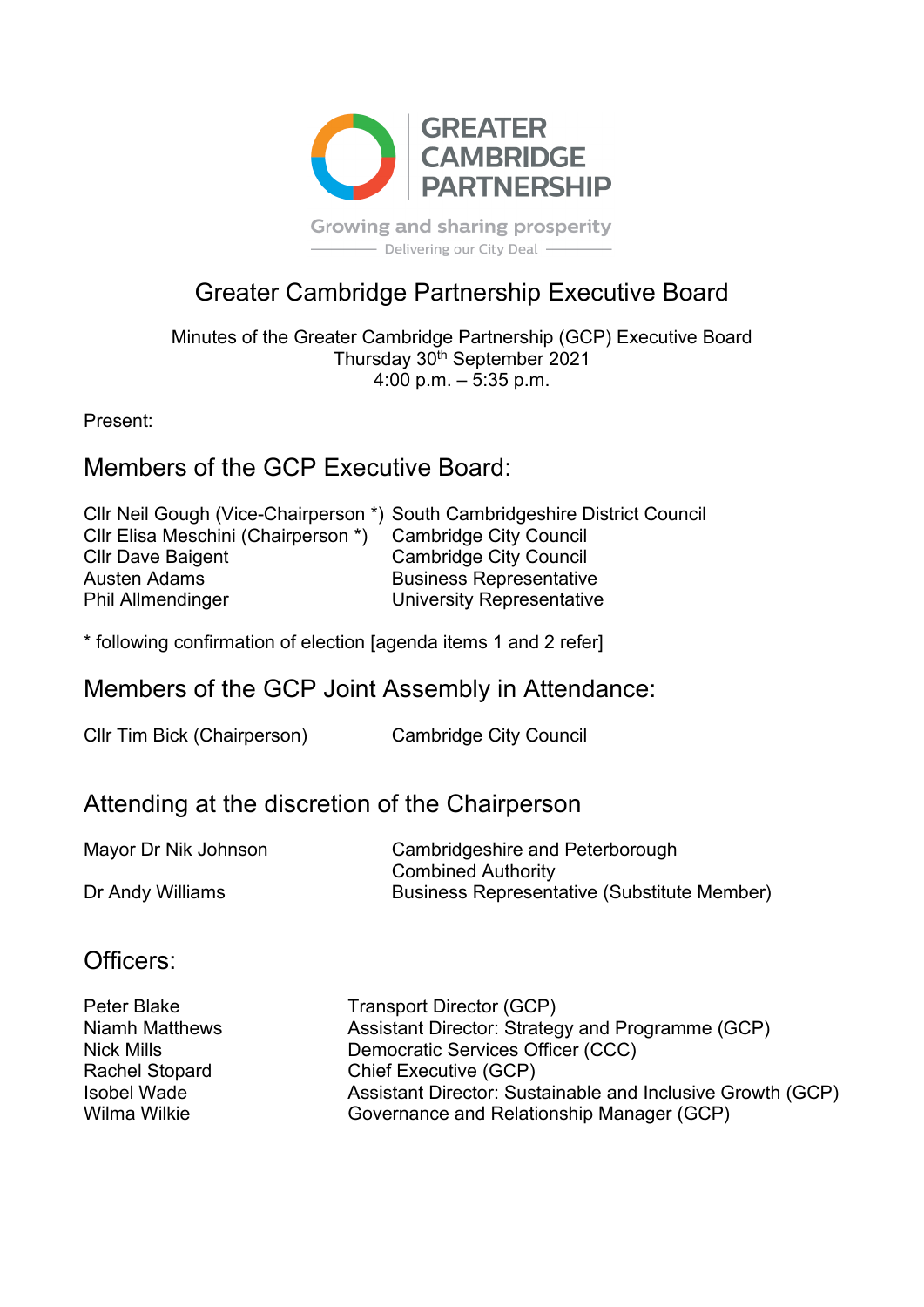## 1. Election of Chairperson

The Chairperson noted the longstanding convention that the Chairpersons of the Joint Assembly and Executive Board were representatives of different political groups, and announced that he would therefore be resigning from the position of Chairperson.

It was proposed by Councillor Baigent, seconded by Councillor Gough and resolved unanimously that Councillor Meschini be elected Chairperson of the GCP Executive Board for the remainder of the municipal year 2021/22.

## 2. Appointment of Vice-Chairperson

It was proposed by Councillor Baigent, seconded by Councillor Meschini and resolved unanimously that Councillor Gough be elected Vice-Chairperson of the GCP Executive Board for the remainder of the municipal year 2021/22.

## 3. Apologies for Absence

The Chairperson expressed thanks to Councillor Gough for his work as the former Chairperson, and welcomed Austen Adams as the new business representative on the Executive Board. She welcomed former Joint Assembly member Andy Williams as the new substitute business representative on the Executive Board and noted that she had used her discretion as Chairperson to allow him to attend in a non-voting capacity. She also welcomed Mayor Dr Nik Johnson of the Cambridgeshire and Peterborough Combined Authority, noting that she had used her discretion as Chairperson to allow him to attend in a non-voting capacity, in recognition of the CPCA's role as the Strategic Transport Authority.

The Chairperson also informed the Executive Board that it had received a book entitled "Histon Road: A Community Remembers" from the Histon Road Area Residents' Association, which celebrated the memories of local people. It was noted that the book had been launched on 24th September at an exhibition of work by documentary photographer Faruk Kara.

The Chairperson proposed a change to the order of the agenda, with Agenda Item 9 (Quarterly Progress Report) to be presented after Agenda Item 11 (Active Travel: Experimental Traffic Regulation Orders) in order to ensure that Mayor Dr Johnson could be present for the debate on Agenda Item 10 (Public Transport Improvements and City Access Strategy).

There were no apologies for absence.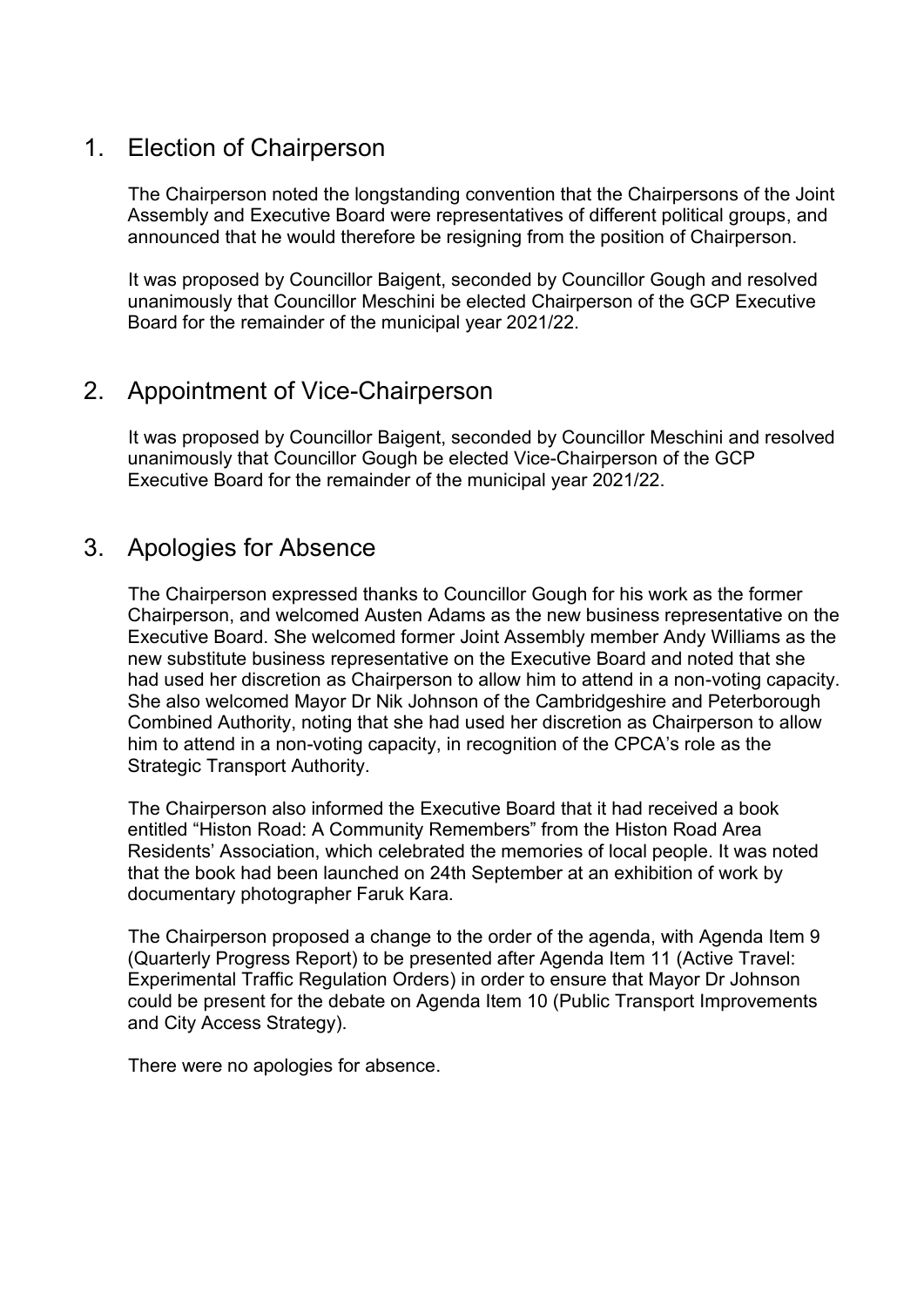### 4. Declarations of Interest

Councillor Baigent declared a general non-statutory disclosable interest as a member of the Cambridge Cycling Campaign (Camcycle).

### 5. Minutes

The minutes of the previous Executive Board meeting, held on 1st July 2021, were agreed as a correct record, subject to a correction to the spelling of 'Austen Adams' in recommendation (b) of Agenda Item 6 (Executive Board Membership), and signed by the Chairperson.

### 6. Executive Board Membership

Noting that the Business Board had nominated Claire Ruskin to replace Dr Andy Williams on the Joint Assembly, it was resolved unanimously to:

Endorse the appointment of Claire Ruskin to the Joint Assembly.

### 7. Public Questions

The Chairperson informed the Executive Board that nine public questions had been accepted and that the questions would be taken at the start of the relevant agenda item, with details of the questions and a summary of the responses provided in Appendix A of the minutes. It was clarified that those submitting questions had been offered the option of attending the meeting in person or having their question read out by an officer.

It was noted that one question related to agenda item 9 (Quarterly Progress Report), four questions related to agenda item 10 (Public Transport Improvements and City Access Strategy) and four questions related to agenda item 11 (Active Travel: Experimental Traffic Regulation Orders).

## 8. Feedback from the Joint Assembly

The Executive Board received a report from the Chairperson of the GCP Joint Assembly, Councillor Tim Bick, which summarised the discussions from the Joint Assembly meeting held on 9<sup>th</sup> September 2021.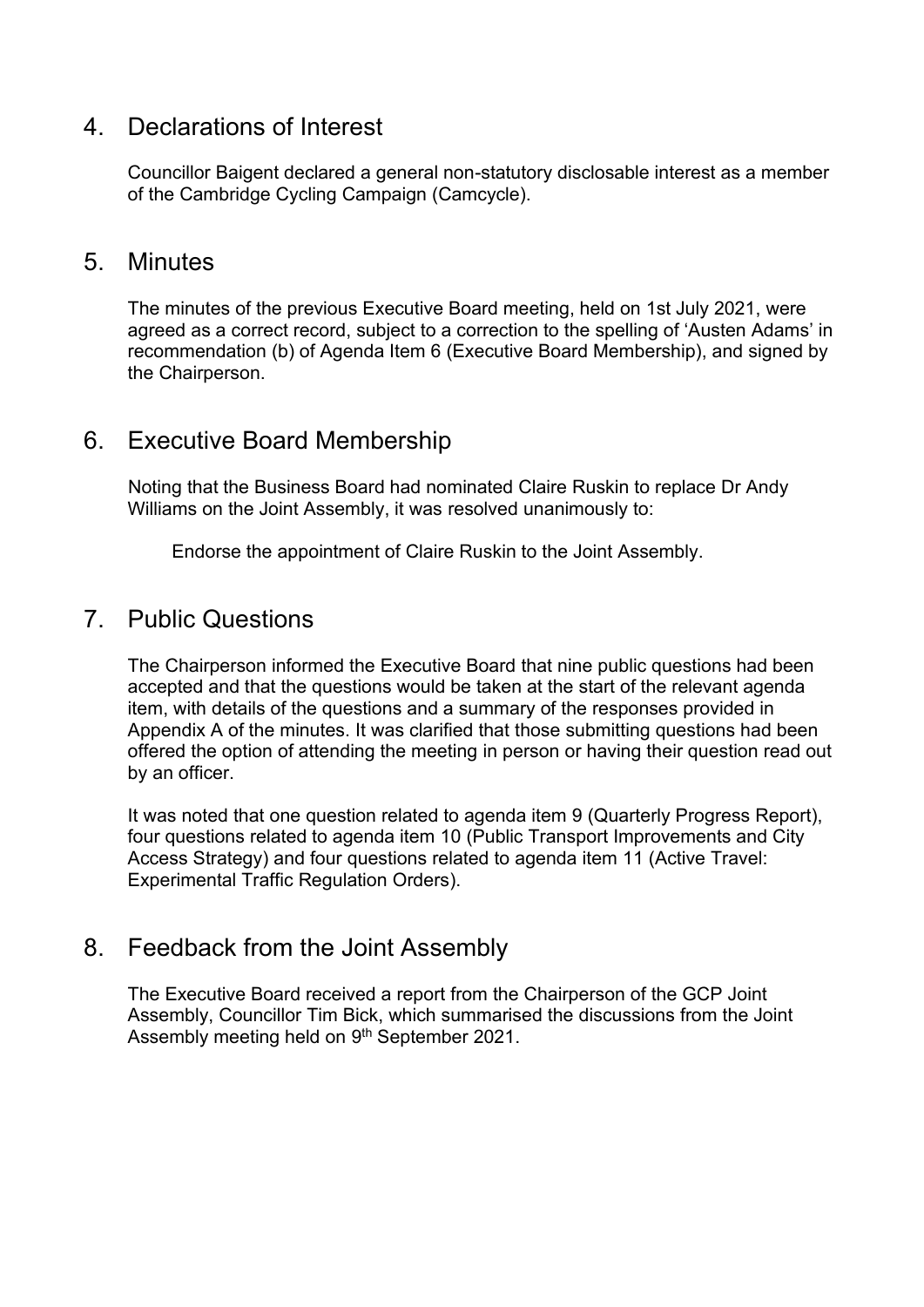## 9. Quarterly Progress Report

One public question was received from Martin Lucas-Smith (on behalf of Camcycle). The question and a summary of the response are provided at Appendix A of the minutes.

The Assistant Director of Strategy and Programme presented a report to the Joint Assembly which provided an update on progress across the GCP's whole programme. Further to the updates, the report detailed a proposal for the GCP to contribute £200k to the first stages of a traffic sensor network across Greater Cambridge, which would assist the development of a richer set of data to demonstrate the impact of the GCP's work. While the project's timescale was still subject to discussion, it was proposed that the procurement process could commence by the autumn, allowing for the sensors to be in place by early spring and fully operational by the summer in 2022. Attention was also drawn to the update on Skills delivery in Section 11 of the report, which demonstrated that, despite challenges, there had been good progress towards the targets.

While discussing the report, the Executive Board:

- − Welcomed the proposal to support the first stages of a network of traffic sensors across Greater Cambridge.
- − Acknowledged the importance of knowledge intensive jobs in the region, particularly during the pandemic, and queried whether the GCP was working on connecting the growth in this sector to the subsequent need for suitable homes for its employees. Noting that a range of work had previously been carried out to identify the kind of tenures that might be required, the Assistant Director of Strategy and Programme informed members that the GCP had worked with Cambridge City Council and South Cambridgeshire District Council, as part of the work on the Greater Cambridge Housing Strategy, to ensure that the concept of a key worker included all jobs that were important to the economy. Similar discussions had been held during the ongoing development of the North West Cambridge Area Action Plan.

It was resolved unanimously to:

- (a) Note progress across the GCP programme; and
- (b) Approve funding of £200k to support the first stages of a network of traffic sensors in Greater Cambridge which will support the 2025 Gateway Review.

## 10. Public Transport Improvements and City Access Strategy

Four public questions were received from Lynda Warth, Sharon Dence, Edward Leigh and Martin Lucas-Smith (on behalf of Camcycle). The questions and a summary of the responses are provided at Appendix A of the minutes.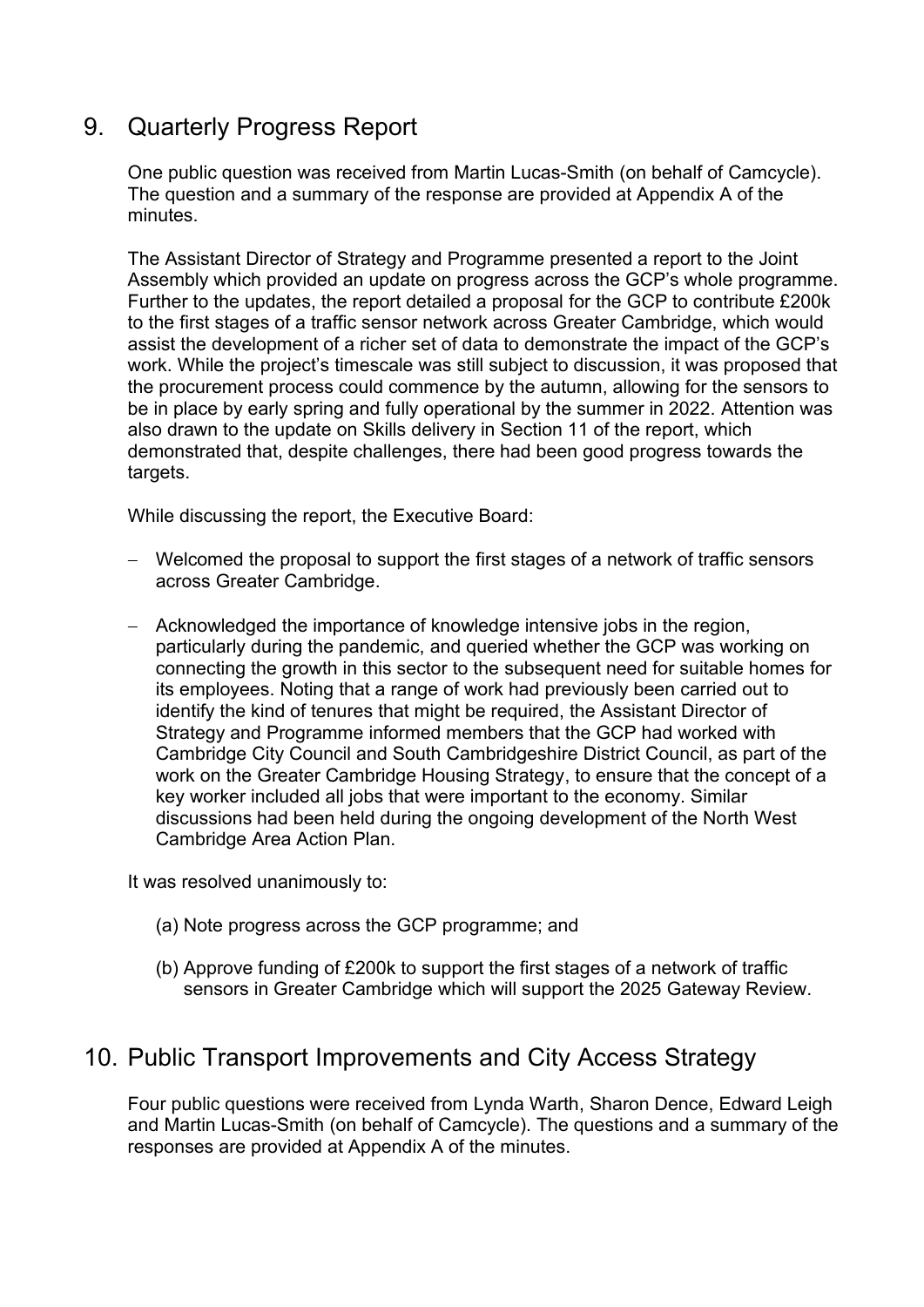The Transport Director and Assistant Director for Sustainable and Inclusive Growth presented the report, which outlined proposals to establish a comprehensive package of measures for the City Access Strategy to promote sustainable transport, improve air quality and reduce congestion and carbon emissions. This included the development of a final package of options for improving bus services, funding an expansion of the cycling-plus network, and managing road space in Cambridge. It also outlined plans to consult on a package including bus network improvements, proposals for prioritising road space for sustainable and active transport, and measures that would provide an ongoing funding source for the enhanced public transport network and more of the cycling-plus network across Greater Cambridge. Finally, it detailed plans to work with the Cambridgeshire and Peterborough Combined Authority (CPCA) and local bus operators to reduce emissions on the local public transport network by allocating £2.25m to support the Zero Emission Bus Regional Area (ZEBRA) bid to the Government for additional zero emissions vehicles across the Greater Cambridge network.

Emphasising the central role of the City Access Strategy in the GCP's overall programme and the importance of working in conjunction with the CPCA, the Transport Director highlighted the need to improve the public transport offer, along with the walking and cycling infrastructure, while implementing measures to discourage car use. Members were informed that under the proposals laid out in the report, most market towns and villages would see a tripling and extension of bus frequencies, along with more direct and express links to Cambridge. Bus routes would provide improved connections to travel hubs, such as train stations and cycling routes, and would include more direct services to main employment areas within the city centre, as well as more frequent, untimetabled services. Noting that changes to fares would be considered as part of the consultation, the Assistant Director for Sustainable and Inclusive Growth observed that a £1 flat fare, for example, could potentially lead to a further 1.6 million journeys per year, while a 25% reduction in fares across Cambridgeshire could potentially lead to a further 2.5 million journeys.

While all the proposals and measures under consideration would make bus journeys more reliable, cheaper and therefore attractive, there would be a significant cost of up to £40m per year, and while the GCP could fund a portion of that, it was emphasised that an ongoing revenue source would be required. The proposed consultation would seek feedback from the public on the proposed bus network concept in detail, including fares, operating hours and how the network could be funded and delivered. The outcome of the consultation would then support work with the CPCA, bus operators and other partners on the detailed design of the bus network.

Noting the Joint Assembly's strong consensus for moving forwards with a bold strategy for tackling climate change, air pollution and congestion, the Chairperson of the Joint Assembly emphasised that such measures should be fair and not inhibit access. While there had been unanimous support from the Joint Assembly for the proposed consultation, one member had expressed reservations about some of its proposals, and the Chairperson drew attention to some underlying issues that had been identified. Members had emphasised the importance of the proposed consultation clarifying the overall benefits, both inside and outside the city, of the proposed measures compared to not taking any action, while also ensuring that participants understood the relationship between the proposed improvements to the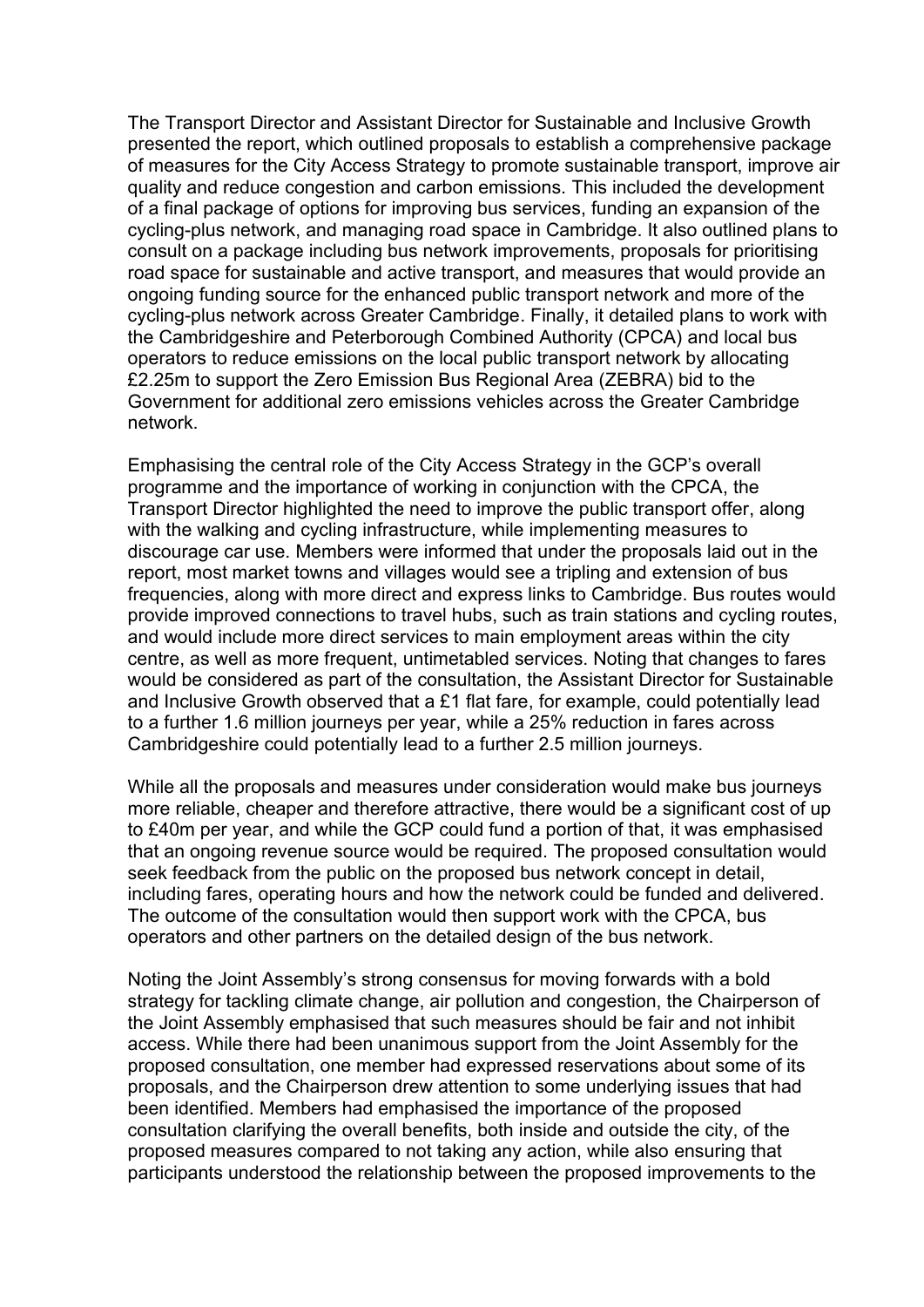bus network and the need for a revenue source to fund it. The Joint Assembly had also highlighted that the consultation should reflect the socio-economic and geographical diversity of those who would be impacted by the strategy.

Mayor Dr Johnson welcomed the report and the proposals that it contained, noting that they aligned with the Local Transport Plan that was currently under development, and paid tribute to the working relationship between the GCP and the CPCA. Highlighting the health-related reasons behind the need to reduce car usage while increasing the use of both public and active transport, he noted that that an improved public transport network would also benefit the environment, as well as work and education opportunities across the Greater Cambridge region and beyond. He acknowledged the central role that buses would play in such a strategy and welcomed the measures that had been proposed for consideration during the consultation.

While discussing the report, the Executive Board:

- − Welcomed the consensus of the Joint Assembly for bold and urgent action and expressed concern about how long it was taking to develop the City Access Strategy, calling for progress as soon as possible. It was argued that due to its complexity it would be impossible to develop a perfect strategy that would be supported by everyone, and that the need for progress, which required urgent action and commitment, was in danger of being held up by continuous debate.
- − Welcomed the support indicated by Mayor Dr Johnson for the common understanding and purpose shared by the GCP and CPCA.
- − Emphasised that the proposed development of the bus network would have a transformational effect on small villages, such as Rampton, and that they should therefore considered throughout the planning process, including villages that lay outside the Greater Cambridge area.
- − Highlighted the importance of making it clear that the proposed consultation would not be the final opportunity for members of the public and affected stakeholders to give input to the development of the City Access Strategy, with a further consultation on the more precise details to be arranged further down the line.
- − Emphasised that for the consultation to be successful it would need to be structured in a way that ensured the level of improvements to the bus network were aligned to the level of funding that was made available, arguing that this would include seeking opinions from participants on both issues.
- − Welcomed proposals from members of the public, such as for the introduction of a circular bus around the city, and encouraged such contributions as part of the consultation process.
- − Observed that other cities and regions had already carried out similar work and argued that the GCP could learn from their experience and even look at implementing some of their projects that had proven successful. It was suggested that examples of such projects, as well as issues that they encountered, could be included for consideration as part of the consultation.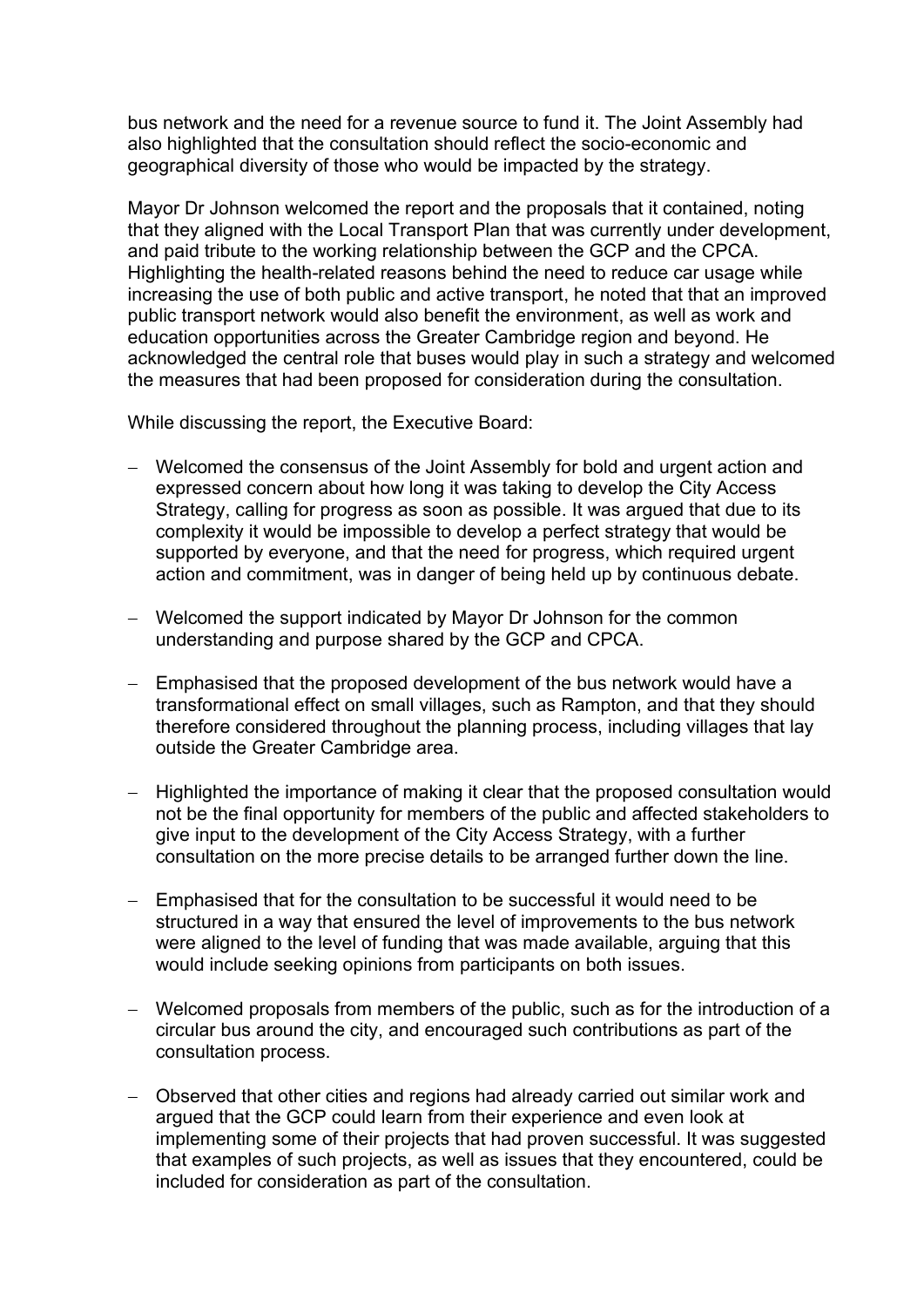- − Argued that one of the greatest challenges to achieving a change in travel behaviour was convincing people not to use their cars, despite the widespread support across Greater Cambridge for public and active transport. Noting that the temporary closure of the Mill Road Bridge in Cambridge had led to many local people making such a change, it was suggested that reducing the number of cars circulating in Cambridge was fundamental to increasing usage of public transport and active transport.
- Sought greater clarification on how the estimated £40m cost for improving the bus network would be spent. The Assistant Director for Sustainable and Inclusive Growth informed members that the figure included approximately £20m for improvements to the bus service, such as longer routes and targeted fare interventions, while a further £20m would include wider fare reductions across the network.
- − Confirmed that free fares for all across the network would be unsustainably expensive.

It was resolved unanimously to:

- (a) Agree to the development of a final package of options for improving bus services, funding an expansion of the cycling-plus network and managing road space in Cambridge as outlined in the report;
- (b) Agree to the road map outlined in the report, commencing with a public consultation in the Autumn on a package which includes public transport improvements, proposals which prioritise road space for sustainable and active transport, and measures that provide an ongoing funding source for the enhanced public transport network and more of the cycling-plus network across Greater Cambridge; and
- (c) Agree to work with the CPCA and local bus operators, to reduce emissions on the local public transport network by allocating £2.25m to support the ZEBRA bid to Government for zero emissions vehicles across Greater Cambridge.

## 11. Active Travel: Experimental Traffic Regulation Orders

Four public questions were received from Steven Hollis, Linny Purr, Robert Rawlinson, and Martin Lucas-Smith (on behalf of Camcycle). The questions and a summary of the responses are provided at Appendix A of the minutes.

The Transport Director presented the report, which set out proposals for the future of six Experimental Traffic Regulation Orders (ETROs) that had been implemented by the County Council and funded by the GCP, and which were presented for recommendation to the County Council's Highways and Transport Committee. Following the GCP's initial support and funding for the ETROs and consultations, the benefits and disbenefits of the schemes had been analysed, leading to the recommendation that they all be made permanent. The Transport Director highlighted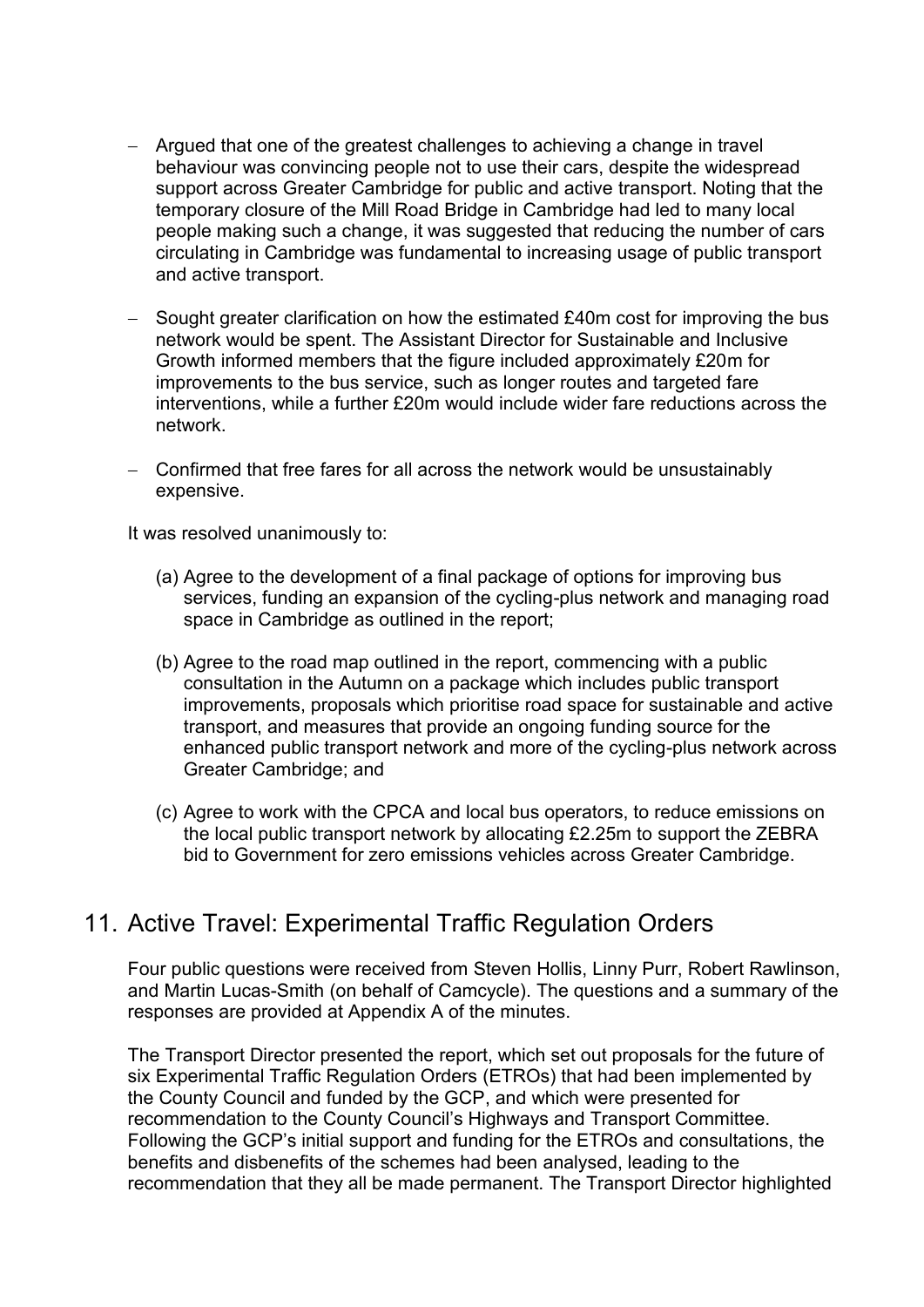that the Luard Road scheme had been recommended for being made permanent following a discussion by the Joint Assembly at its meeting on  $9<sup>th</sup>$  September 2021.

Welcoming that the Joint Assembly's support for making the Luard Road scheme permanent had been acknowledged by the GCP, the Chairperson of the Joint Assembly highlighted some of the supplementary concerns that had accompanied its support for making all the schemes permanent, such as further mitigation on streets neighbouring some of the schemes, and further fine-tuning of the Newtown scheme, including working with nearby schools that generated transport in the area. While the Joint Assembly had acknowledged that a certain level of traffic displacement was likely to result from all such schemes, it had argued that the benefits and widespread support of local residents generally outweighed such impacts. It had also been observed that one of the main objectives of the City Access Strategy was to reduce car journeys into and around Cambridge, which would in turn alleviate such impacts.

While discussing the report, the Executive Board:

- − Welcomed that the ETRO schemes had been quick and affordable to implement, as well as overwhelmingly popular with local residents, and argued that consideration should be given to developing further similar schemes. Noting that the County Council had recently carried out consultations on a possible further set of schemes, the Transport Director informed members that discussions were being held as to how many schemes could be delivered in an affordable and timely way without causing excessive displacement of traffic. He confirmed that such schemes would be considered as part of the ongoing work with the City Access Strategy.
- − Noted the benefits and subsequent popularity of the schemes and encouraged the supporters of such schemes to express their support in the discussions surrounding the GCPS's broader schemes that also sought to promote active travel and provide benefits to local residents.
- − Acknowledged the Joint Assembly discussion that had led to the proposal for the Luard Road scheme to be made permanent, and paid tribute to officers for acting on the suggestion.
- − Expressed concern about displacing traffic on to main roads, noting that many such roads were still residential, and argued that the implications of displacement should be considered throughout the process of making the schemes permanent. The Transport Director emphasised that the City Access Strategy aimed to reduce traffic, rather than relocate it, and argued that while the ETRO schemes played a role in the overall strategy, they were not a solution on their own.
- − Argued that the decision-making process for the schemes was convoluted and suggested that it would be more efficient if the schemes did not have to be considered by so many different bodies.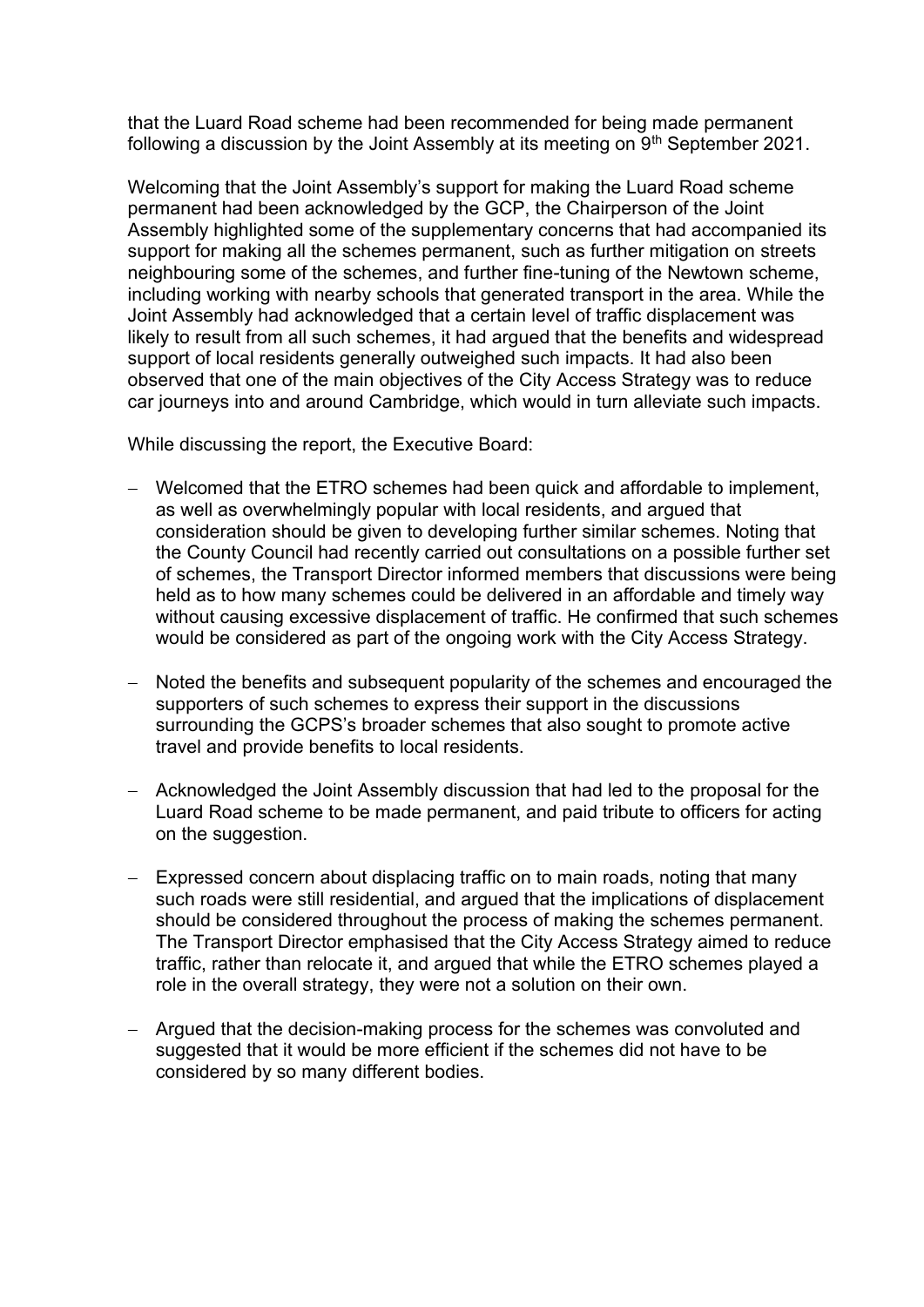It was resolved unanimously to:

Support the following recommendations to the County Council's Highways and Transport Committee:

### Carlyle Road

- a) Make/advertise a traffic order to make permanent the experimental road closure point;
- b) Support joint work with the GCP to explore the need for further experimental measures to reduce motorised through traffic movements in neighbouring streets in the area and to improve safety at the zebra crossing on Chesterton Road with funding made available by the GCP for implementation;

### Luard Road

- c) Make/advertise a traffic order to make permanent the experimental road closure point;
- d) Authorise the funding of improvements to the traffic signals at the Long Road/Hills Road and Addenbrooke's roundabout junctions to mitigate the effects on Long Road;
- e) Support longer term monitoring of the situation in Long Road by the GCP;

### Newtown Area

- f) Make/advertise a traffic order to make permanent all the experimental measures introduced in both phases of the Newtown area scheme;
- g) Support joint work with the GCP to review the location of the closure point in Panton Street in association with the highway improvements planned by the County Council in Saxon Street;
- h) Support joint work with the GCP to explore changes to parking arrangements in Trumpington Road to provide more opportunities for school drop off and pick up for schools in the Newtown area;
- i) Support a joint County Council/GCP review of highway signs in the area:
- j) Support further work by the GCP to consider how bus service improvements can best support access to the cluster of schools and colleges along the Trumpington Road/Hills Road corridors;

### Nightingale Avenue

k) Make/advertise a traffic order to make permanent the experimental road closure point;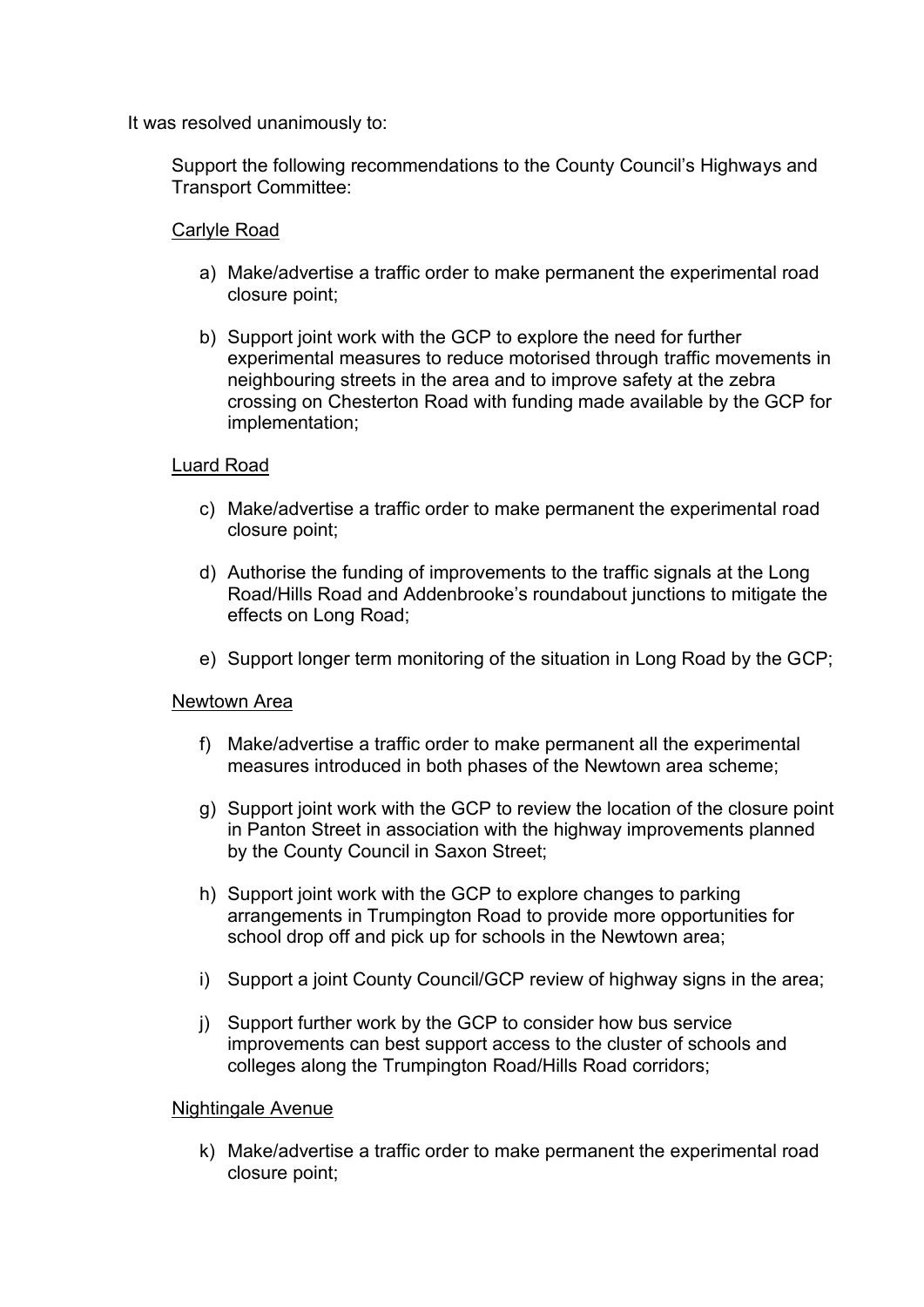l) Support further work by GCP to consider mitigation measures for Queen Edith's Way;

### **Silver Street**

m) Make/advertise a traffic order to make permanent the experimental 24 hour/7 day a week operation of the bus gate;

### Storey's Way

n) Make/advertise a traffic order to make permanent the experimental closure point; and;

#### **General**

o) Support joint work with the County Council on designing and implementing permanent layouts for those closure points with the GCP providing funding.

### 12. Date of Next Meeting

The Executive Board noted that the next meeting was due be held on Thursday 9<sup>th</sup> December 2021.

> **Chairperson** 9 th December 2021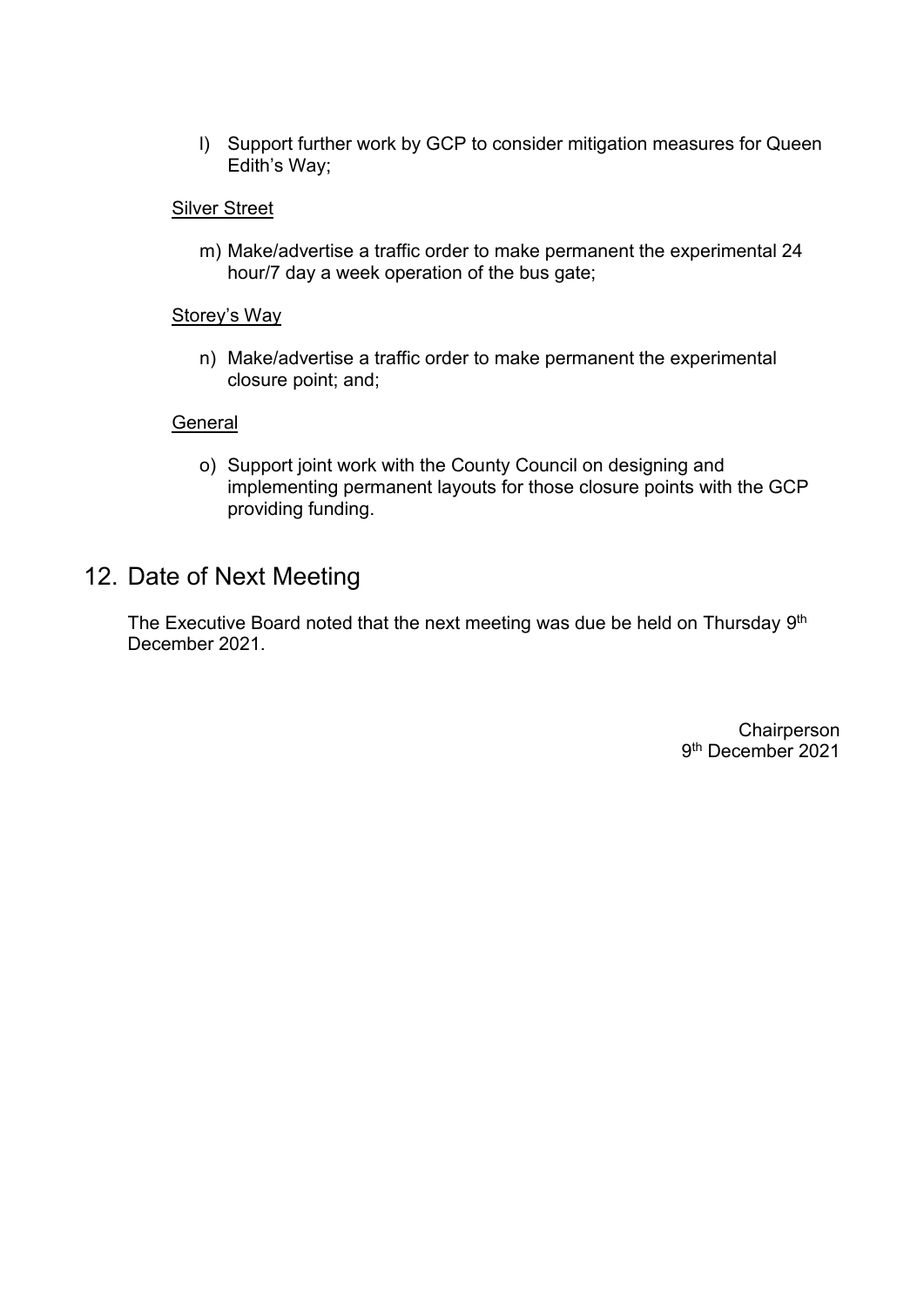# Greater Cambridge Partnership Executive Board - 30<sup>th</sup> September 2021 Public Questions Listed by Agenda Item

| <b>Questioner</b> | <b>Question</b>                                                                                                                                                                                                                                                                                                                                                                                                                                                                                                                                                                                                                                                                                                                                                                                                                                                                                                                                                                                                                                | <b>Answer</b>                                                                                                                                                            |
|-------------------|------------------------------------------------------------------------------------------------------------------------------------------------------------------------------------------------------------------------------------------------------------------------------------------------------------------------------------------------------------------------------------------------------------------------------------------------------------------------------------------------------------------------------------------------------------------------------------------------------------------------------------------------------------------------------------------------------------------------------------------------------------------------------------------------------------------------------------------------------------------------------------------------------------------------------------------------------------------------------------------------------------------------------------------------|--------------------------------------------------------------------------------------------------------------------------------------------------------------------------|
|                   | Agenda item 9 - Quarterly Progress Report<br>Camcycle would like to thank officers for the response to the<br>questions on this topic we asked at the Joint Assembly. We<br>have one more query on cycling projects.<br>We know from the government's Gear Change report that<br>building up the active travel capabilities of local authorities will<br>be an important focus of the new funding body and<br>Martin Lucas- inspectorate, Active Travel England. With this in mind, why<br>Smith on behalfhave the GCP chosen to relinquish the expertise of the<br>of Camcycle county's cycle projects team?<br>In February 2020, you told us that the GCP was committed to<br>employing the appropriate expertise with the local knowledge<br>to deliver cycling projects. With an increased number of<br>schemes planned for the future we believe it is essential to<br>retain and build on this team of locally-based experts who<br>have the everyday cycling experience to truly understand the<br>needs of Cambridgeshire communities. | The Greater Cambridge Partnership is committed to<br>employing appropriate expertise with local knowledge to<br>deliver all of the projects in the integrated programme. |
| & Bridleways      | Lynda Warth Agenda item 10 - Public Transport Improvements and<br>County Access City Access Strategy                                                                                                                                                                                                                                                                                                                                                                                                                                                                                                                                                                                                                                                                                                                                                                                                                                                                                                                                           | The GCP is investing over $£150m$ in enhancing the active<br>travel network across Greater Cambridge.                                                                    |
| Officer $-$<br>e  | We endorse the statement at 4.5 which highlights the need<br>Cambridgeshir for leisure access for all active travel modes. The GCP<br>must be congratulated on its forward thinking proposals withinusers, as appropriate to the location and type of scheme.<br>British Horse the CSETs project for a green bridleway alongside the bus                                                                                                                                                                                                                                                                                                                                                                                                                                                                                                                                                                                                                                                                                                       | Space reallocation proposals will consider the safety of all                                                                                                             |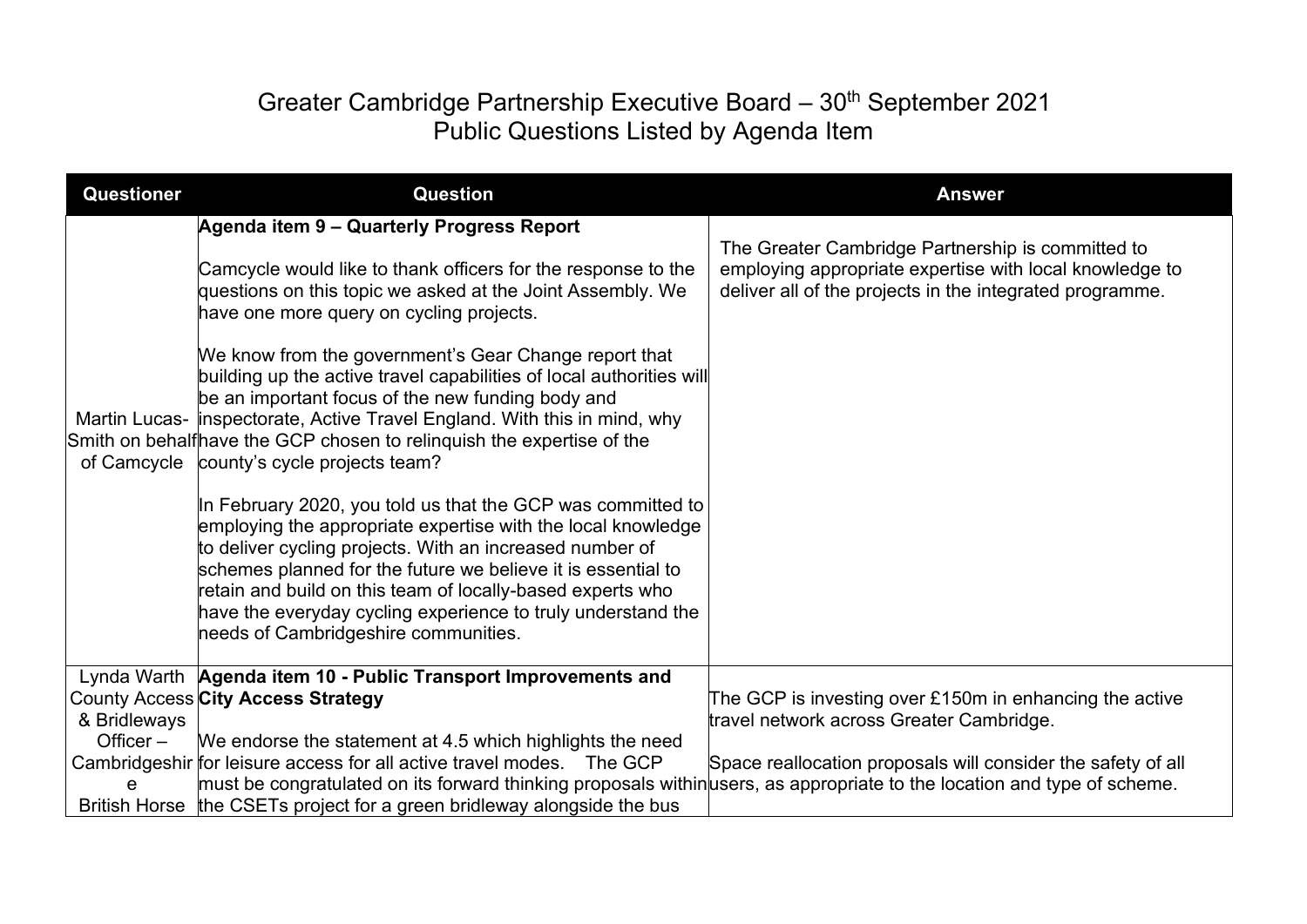| Society               | route with links into the existing PROW network and for the     |                                                                   |
|-----------------------|-----------------------------------------------------------------|-------------------------------------------------------------------|
|                       | Greenways proposals, if not their actual delivery thus far.     |                                                                   |
|                       | Recognising the need for flexibility and the inclusion of       |                                                                   |
|                       | provision for leisure journeys in its post pandemic approach,   |                                                                   |
|                       | will the Board confirm its continued support of providing safe, |                                                                   |
|                       | appropriately surfaced, transport corridors for all active      |                                                                   |
|                       | travellers in line with the Cambridgeshire and Peterborough     |                                                                   |
|                       | ocal Transport Plan's definition of Active Travel – walkers,    |                                                                   |
|                       | cyclists and horse riders?                                      |                                                                   |
|                       | Whilst we support the creation of safe space for walking and    |                                                                   |
|                       | cycling referenced in paragraph 7.11, this must be extended     |                                                                   |
|                       | to all Active Travellers including equestrians, particularly in |                                                                   |
|                       | semi urban and rural locations and on routes which link         |                                                                   |
|                       | communities or the PROW network.                                |                                                                   |
|                       | This Board has previously been advised of the danger            |                                                                   |
|                       | created for equestrians by on road cycle lanes and the          |                                                                   |
|                       | consequences of extinguishing the right of equestrians to use   |                                                                   |
|                       | safe verges when shared cycle / pedestrian paths are            |                                                                   |
|                       | created.                                                        |                                                                   |
|                       | Will the Board please confirm that the safety of all active     |                                                                   |
|                       | travellers (walkers, cyclists and horse riders) will be         |                                                                   |
|                       | considered equally in the space reallocation proposals?         |                                                                   |
|                       |                                                                 |                                                                   |
|                       | Agenda item 10 - Public Transport Improvements and              |                                                                   |
|                       | <b>City Access Strategy</b>                                     | The bus network proposals set out in the report will offer        |
|                       |                                                                 | significantly more rural services, with many places seeing more   |
| <b>Sharon Dence</b>   | ooking at the current plan for bus services in the agenda       | than ten times the number of buses they have currently.           |
| Councillor,           | papers I can see no plan to include Rampton in any of the       |                                                                   |
| Rampton               | proposed routes or even a recognition of its existence on the   | It is intended that smaller villages where there is lower demand  |
| <b>Parish Council</b> | maps. Leaving the village with absolutely no public transport   | for services will have opportunities to 'plug into' the bus       |
|                       | options is clearly unacceptable at a time when we are trying    | network whether that be through a regular connecting bus          |
|                       | to reduce emissions, get people to leave cars at home and       | service, access to a travel hub or in future through options such |
|                       | encourage people into the City.                                 | as demand responsive transport – the Combined Authority are       |
|                       |                                                                 |                                                                   |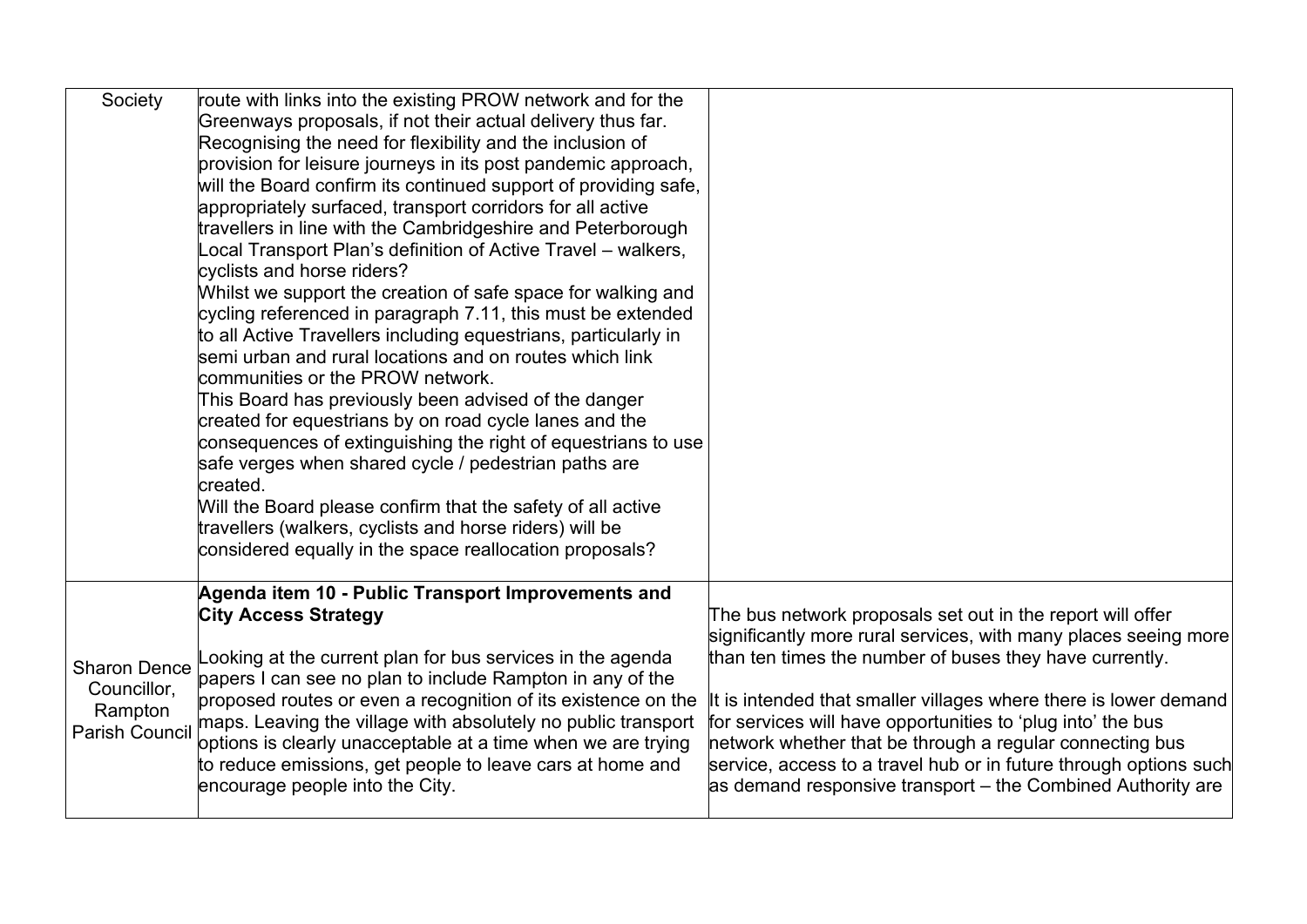|                                | To that end I wonder whether the ambitions of the transport<br>delivery programme for South Cambridgeshire considers<br>smaller isolated villages? Can Rampton, and other smaller<br>villages, have any confidence that there will be a bus service<br>even with the public transport improvements being discussed to the Combined Authority who are the public transport<br>The vision will fail if the focus is solely on larger villages<br>thereby condemning people living in villages like Rampton to<br>be largely car dependent. Buses at peak times need to be<br>offered making a viable service which will then be supported.<br>Could some of these options be provided to improve the<br>situation in line with the Mayor's position and the GCP's<br>mission to increase use of public transport into the city?<br>My question is how can smaller villages like Rampton be<br>confident that they will benefit from the Public Transport<br>vision in this agenda item if they are not even worthy of a dot<br>on the map? | planning a trial of the latter in West Huntingdonshire next<br>month.<br>We will pass your suggestions for changes to current services<br>authority and would welcome your involvement in the proposed<br>upcoming consultation. |
|--------------------------------|------------------------------------------------------------------------------------------------------------------------------------------------------------------------------------------------------------------------------------------------------------------------------------------------------------------------------------------------------------------------------------------------------------------------------------------------------------------------------------------------------------------------------------------------------------------------------------------------------------------------------------------------------------------------------------------------------------------------------------------------------------------------------------------------------------------------------------------------------------------------------------------------------------------------------------------------------------------------------------------------------------------------------------------|----------------------------------------------------------------------------------------------------------------------------------------------------------------------------------------------------------------------------------|
|                                | Agenda item 10 - Public Transport Improvements and<br><b>City Access Strategy</b>                                                                                                                                                                                                                                                                                                                                                                                                                                                                                                                                                                                                                                                                                                                                                                                                                                                                                                                                                        | Greater Cambridge faces significant challenges in tackling the<br>issues of congestion, air quality and the climate challenge.                                                                                                   |
| <b>Edward Leigh</b><br>Smarter | With the exception of the recommendation to co-fund 30<br>electric buses (which, though desirable, will do nothing for<br>modal shift), it seems that none of the officer<br>recommendations will lead to change on the ground within<br>the next twelve months. The proposals, which have been six                                                                                                                                                                                                                                                                                                                                                                                                                                                                                                                                                                                                                                                                                                                                      | The paper sets out a clear process to bring forward a public<br>transport, active travel and road space management package<br>over the next 2-3 years.                                                                           |
| Cambridge<br>Transport         | years in the making, are still highly conceptual, with critically<br>important foundation work still ongoing, even for measures<br>that are uncontroversial, including:                                                                                                                                                                                                                                                                                                                                                                                                                                                                                                                                                                                                                                                                                                                                                                                                                                                                  | The level of change proposed is transformational and it is<br>important that people have a chance to give their views on the<br>proposals.                                                                                       |
|                                | Designing the future bus network<br>Revising the road network hierarchy<br>Developing an integrated parking strategy<br>Installing city-wide smart traffic signals and<br>integrated control systems                                                                                                                                                                                                                                                                                                                                                                                                                                                                                                                                                                                                                                                                                                                                                                                                                                     | Clearly $-$ if public transport capacity is to double $-$ bus routing<br>in the city and access to the city centre will need to be<br>considered. The GCP will continue to work with partners such                               |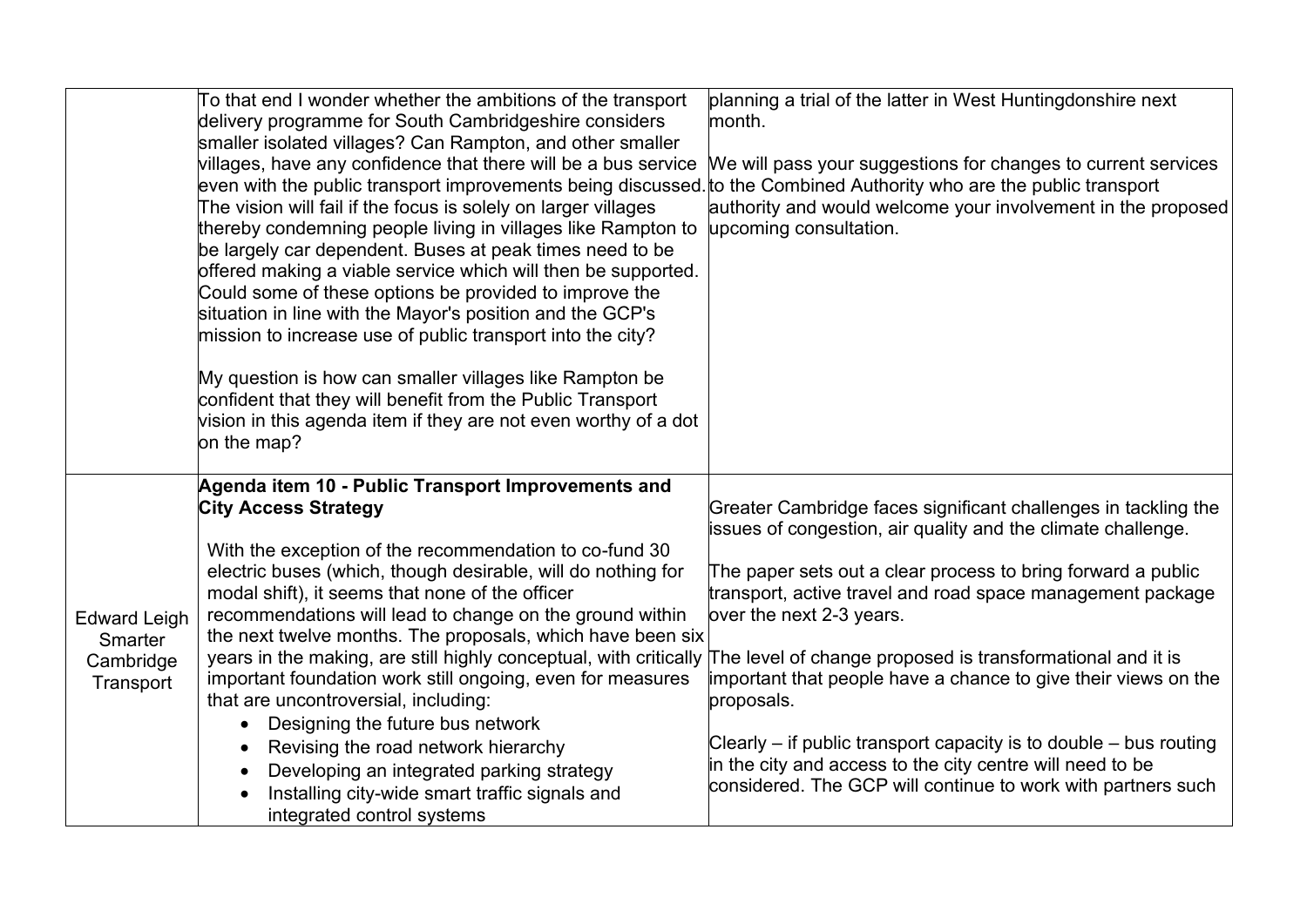|             | Implementing an Ultra-Low Emissions Zone<br>$\bullet$<br>Designing a complete in-city cycle network<br>Locating logistics hubs to promote efficient, low-<br>emission deliveries<br>The future bus network does not propose any changes to<br>city-centre bus routes, even though it is clear that changes<br>will be needed, both to reduce conflicts with people<br>walking and cycling, and to create additional capacity for<br>the planned expansion in bus services.<br>So, our questions to the board are:<br>1. Will the GCP formally evaluate ideas proposed by<br>Smarter Cambridge Transport, bus operators and<br>any other groups for re-configuring city bus routes to<br>increase capacity, facilitate interchange, and<br>improve safety?<br>2. From which budgets will local authorities fund<br>the expansion in bus services (estimated at<br>£40 million/year) until the proposed "flexible<br>charge" produces sufficient surplus revenue<br>to cover it? | as CPCA and bus companies as part of detailed scheme<br>design.<br>If a sustainable funding source can be identified to secure the<br>medium term viability of the proposals, then City Deal could<br>forward fund the expansion in bus services.                                                                                                                                                                                                                                                                                                                                                                                                                                                                      |
|-------------|--------------------------------------------------------------------------------------------------------------------------------------------------------------------------------------------------------------------------------------------------------------------------------------------------------------------------------------------------------------------------------------------------------------------------------------------------------------------------------------------------------------------------------------------------------------------------------------------------------------------------------------------------------------------------------------------------------------------------------------------------------------------------------------------------------------------------------------------------------------------------------------------------------------------------------------------------------------------------------|------------------------------------------------------------------------------------------------------------------------------------------------------------------------------------------------------------------------------------------------------------------------------------------------------------------------------------------------------------------------------------------------------------------------------------------------------------------------------------------------------------------------------------------------------------------------------------------------------------------------------------------------------------------------------------------------------------------------|
| of Camcycle | Agenda item 10 - Public Transport Improvements and<br><b>City Access Strategy</b><br>Once again, we thank officers for the responses to our<br>Martin Lucas- car-based recovery from Covid and the deepening climate<br>Smith on behalfcrisis, we remain concerned about the slow timescale. Bath's<br>Clean Air Zone has been in operation since March this year,<br>Oxford's Zero Emission Zone will be implemented in February<br>2022 and the London Ultra Low Emission Zone will be<br>expanded next month. Our city is way behind in its plans.                                                                                                                                                                                                                                                                                                                                                                                                                          | The paper sets out a clear process to bring forward a public<br>transport, active travel and road space management package<br>over the next 2-3 years. It builds on wider progress to date<br>questions at the Joint Assembly. Given the many risks from a such as the six ETRO schemes discussed later on the agenda,<br>the e-cargo bike scheme and the electric bus pilot.<br>The GCP is working with County Council to make<br>1.<br>progress on residents' parking this year. The Combined<br>Authority's expression of interest for Mini Holland<br>funding did not specify a location for a scheme – should<br>they be successful they will continue to work with<br>partners to identify suitable location(s). |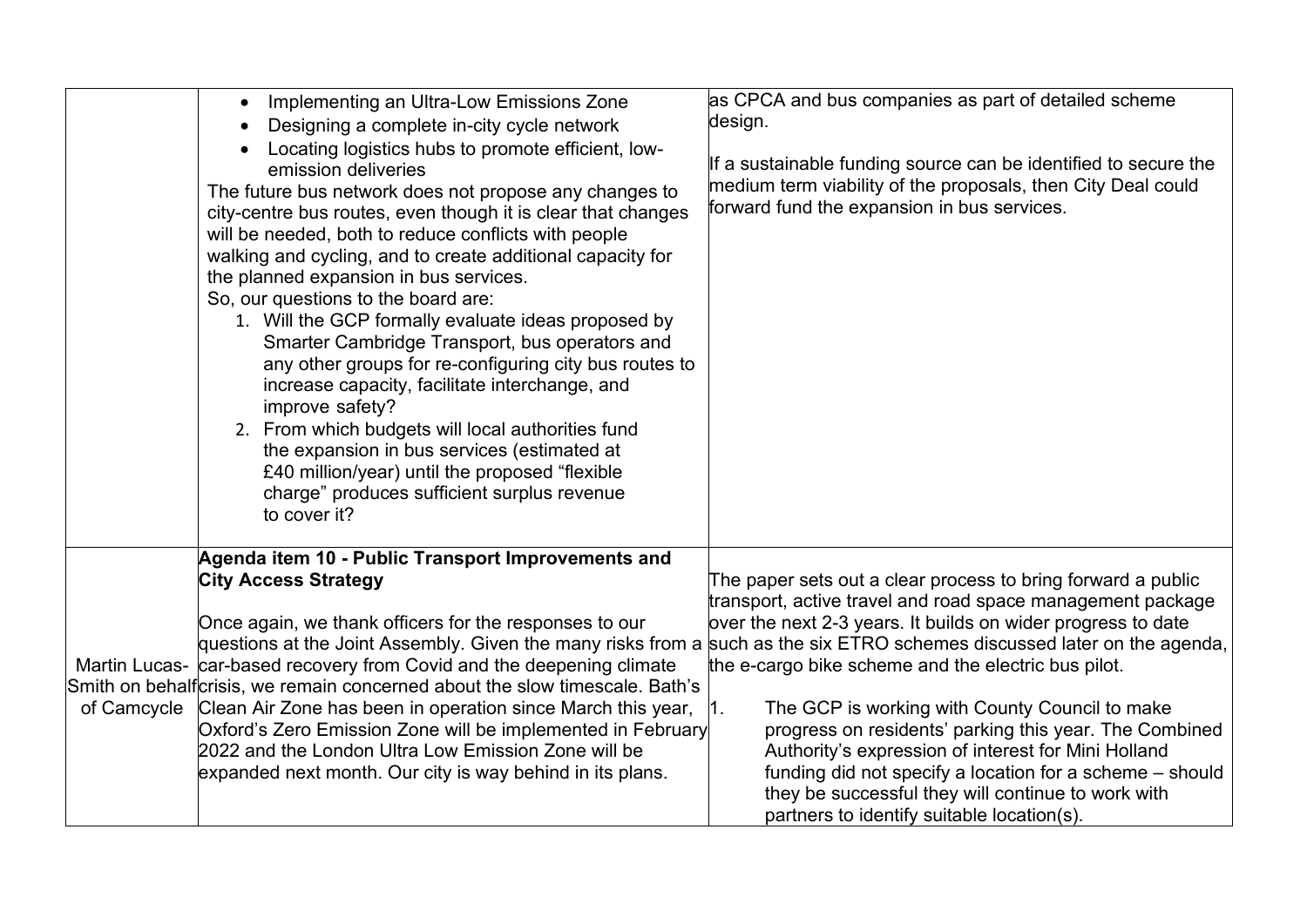|                                      | We have been told that City Access plans will reduce traffic<br>levels to the point where the roadspace could be used for<br>something different e.g. space for pedestrians, cyclists and<br>bus routes. However, Camcycle believes that action on safe<br>streets cannot wait for a flexible charge to be in place.<br>Measures that will help as many people as possible switch<br>from driving to active travel must be prioritised now to support $\beta$ .<br>the overall goals of the City Access Scheme and the<br>proposed bus improvements.<br>Therefore, our questions are:                                                                                                                                                                                                                                                                                                          | 2. | The current classification of Cambridge's road network<br>dates from the 1980s. The GCP and County Council are<br>working together to review the network hierarchy. Draft<br>proposals will be consulted on in 2022.<br>The workplace cycle parking match funding scheme is<br>due to launch next month. A feasibility study is<br>underway for the freight pilot with work undertaken to<br>establish appetite for and viability of a consolidation<br>scheme in the city centre. |
|--------------------------------------|------------------------------------------------------------------------------------------------------------------------------------------------------------------------------------------------------------------------------------------------------------------------------------------------------------------------------------------------------------------------------------------------------------------------------------------------------------------------------------------------------------------------------------------------------------------------------------------------------------------------------------------------------------------------------------------------------------------------------------------------------------------------------------------------------------------------------------------------------------------------------------------------|----|------------------------------------------------------------------------------------------------------------------------------------------------------------------------------------------------------------------------------------------------------------------------------------------------------------------------------------------------------------------------------------------------------------------------------------------------------------------------------------|
| 1)<br> 2)<br> 3)<br>$\left(4\right)$ | Point 4.4 talks about integrating a Residents' Parking<br>strategy with a Liveable Neighbourhoods approach.<br>What is the timescale for this work and does the<br>Combined Authority's expression of interest for Mini-<br>Holland funding include any areas in Greater<br>Cambridge?<br>We still don't have a clear answer on what the 'revised<br>network hierarchy' mentioned in point 7.9 refers to -<br>previous papers have suggested it was scheduled for<br>adoption in 2022. When will this hierarchy be<br>published?<br>What progress has been made on the workplace travel<br>scheme and city centre freight pilot referred to in the<br>baseline package?<br>We've seen the benefit of experimental schemes from<br>the Active Travel ETROs (agenda item 10) - what<br>happened to the idea of car-free days proposed as<br>part of the baseline interventions in February 2020? | 4. | Given uncertainty during the pandemic around<br>government advice for using public transport, the GCP and<br>partners have not advanced plans for a car-free day in 2020 or<br>2021 but will return to this next year.                                                                                                                                                                                                                                                             |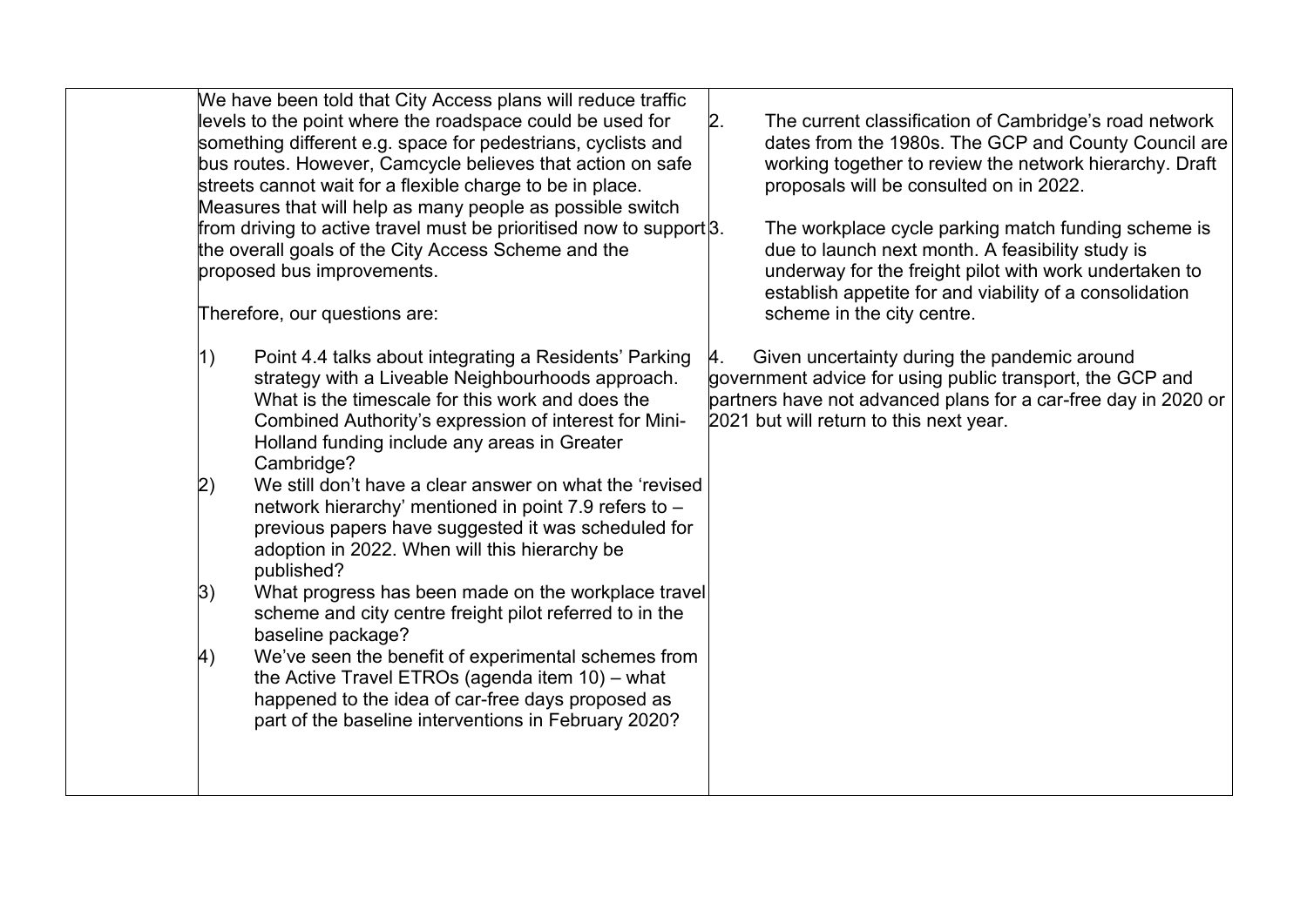| <b>Steven Hollis</b> | Agenda item 11 - Active Travel: Experimental Traffic<br><b>Regulation Orders</b><br>Newtown Road Closure<br>Why has no consideration been given to the effect<br>1<br>on traffic and pollution caused by residents and<br>visitors having to drive around the closure areas in<br>order to access the area from the other side. I now<br>spend 10 minutes or more on Lensfield Road and<br>Hills Road that I would not otherwise enter. This will 2<br>become worse in winter and as more people stop<br>WFH?<br>$\overline{2}$<br>Why has no consideration been given to the effect<br>on businesses in the area by the disruption caused<br>to customers visiting their premises? The current<br>traffic issues are discouraging a lot of trade<br>3<br>Why has no proper consideration been given to<br>emergency vehicles becoming stuck in gridlocked<br>traffic? No ambulance would be able to exit<br>Newtown along Union Road from 4pm to 6pm. The<br>gridlocked traffic in front of it would not be able to<br>get out of the way. | The ETRO report recognises that some level of vehicle<br>displacement is inevitable with schemes of this type<br>which may result in more congestion and delay. Studies<br>of similar schemes across the UK suggest that issues<br>associated with vehicle displacement may diminish over<br>time. These issues of any scheme need to be weighed<br>against the benefits achieved for pedestrians and<br>cyclists.<br>A public consultation was held during both stages of the<br>Newtown scheme which invited feedback from all users<br>of the area so that all viewpoints could be taken into<br>account. Information leaflets advising of the<br>consultations were hand delivered to all properties and<br>premises in the area including local businesses.<br>The various closure points introduced as part of the<br>3<br>Newtown scheme are enforced using removable<br>bollards fitted with a standard padlock used at all similar<br>closure points across the city road network. The<br>emergency services have keys to allow their vehicles to<br>use these closure points for access and egress, if<br>deemed necessary. |
|----------------------|---------------------------------------------------------------------------------------------------------------------------------------------------------------------------------------------------------------------------------------------------------------------------------------------------------------------------------------------------------------------------------------------------------------------------------------------------------------------------------------------------------------------------------------------------------------------------------------------------------------------------------------------------------------------------------------------------------------------------------------------------------------------------------------------------------------------------------------------------------------------------------------------------------------------------------------------------------------------------------------------------------------------------------------------|---------------------------------------------------------------------------------------------------------------------------------------------------------------------------------------------------------------------------------------------------------------------------------------------------------------------------------------------------------------------------------------------------------------------------------------------------------------------------------------------------------------------------------------------------------------------------------------------------------------------------------------------------------------------------------------------------------------------------------------------------------------------------------------------------------------------------------------------------------------------------------------------------------------------------------------------------------------------------------------------------------------------------------------------------------------------------------------------------------------------------------------|
| <b>Linny Purr</b>    | Agenda item 11 - Active Travel: Experimental Traffic<br><b>Regulation Orders</b><br>from GCP modal filters.<br>Is it your duty to:                                                                                                                                                                                                                                                                                                                                                                                                                                                                                                                                                                                                                                                                                                                                                                                                                                                                                                          | Through the Greenways programme, Chisholm Trail and other<br>initiatives, the GCP has and will continue to invest in<br>Data shows longer delays on side roads from displaced traffic improvements to make walking and cycling more attractive and<br>convenient.<br>Modal filters, such as those introduced through the ETRO<br>schemes, also contribute to the GCP's objective of delivering a                                                                                                                                                                                                                                                                                                                                                                                                                                                                                                                                                                                                                                                                                                                                      |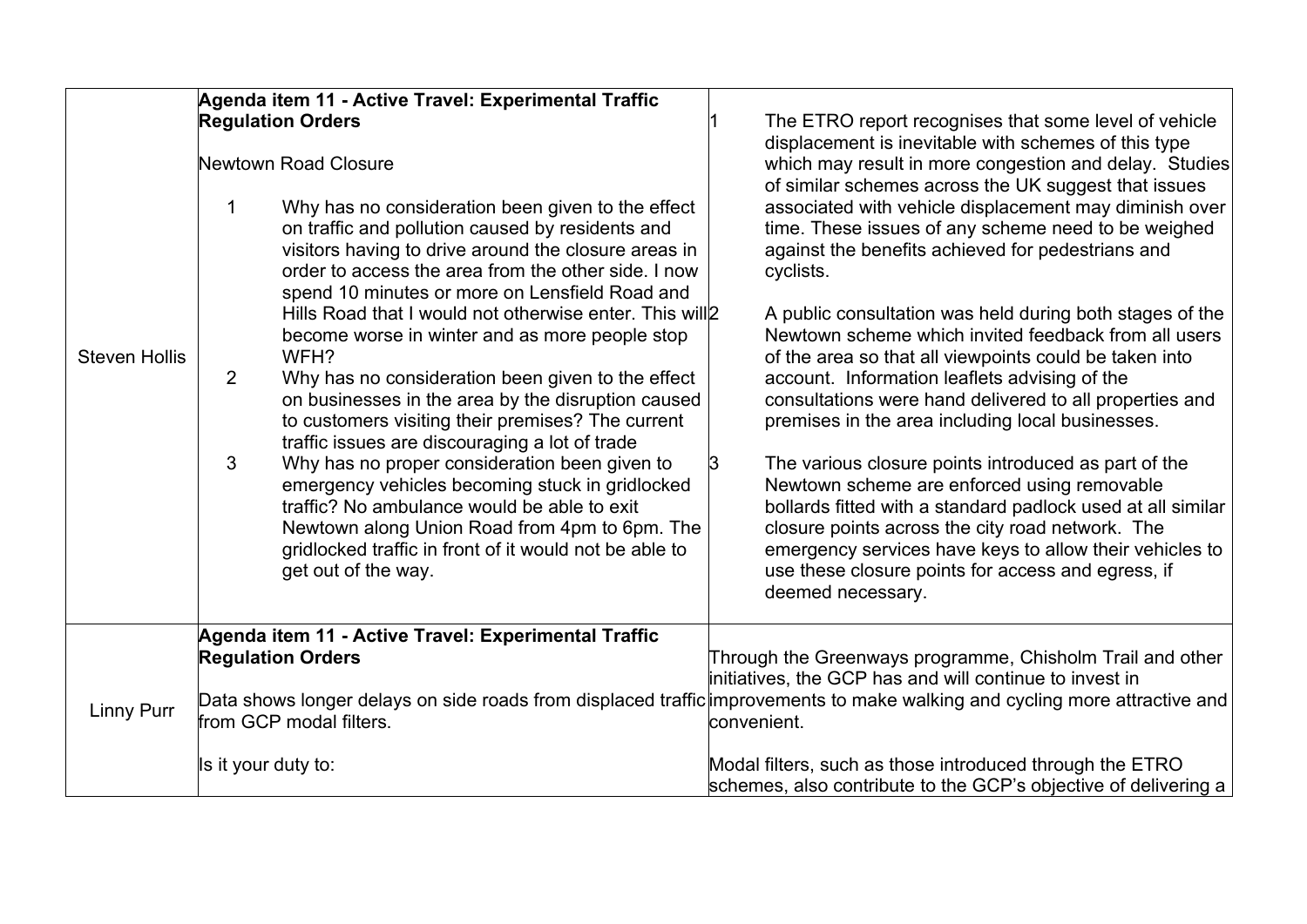|      | secure the "expeditious movement of traffic on the<br>authority's road network" (Traffic Management Bill<br>Clause 16[1])?<br>respond to the climate crisis and Britain's targets of<br>reducing emissions - 68% by 2030, 78% by 2035 and<br>net zero emissions by 2050?<br>safeguard people with protected characteristics and<br>their important services?<br>'build back fairer' and contribute to 'levelling up'?<br>protect businesses and the local economy?<br>listen to citizens harmed rather than the politically<br>organised vocal minority of the seemingly fanatical<br>cycling lobby and self-interested residents'<br>associations?<br>oppose this crude government policy to enforce<br>behaviour change that comes with the threat of risking                                                                | step change in active travel provision – and they support<br>delivery of the Government's agenda.<br>The GCP also has the ambition to invest in enhanced public<br>transport as set out in the meeting agenda.<br>Ensuring free-flowing traffic will only be possible if the demand<br>for car based travel in the city is reduced and managed. ETRO<br>schemes are part of a programme to achieve that. |
|------|--------------------------------------------------------------------------------------------------------------------------------------------------------------------------------------------------------------------------------------------------------------------------------------------------------------------------------------------------------------------------------------------------------------------------------------------------------------------------------------------------------------------------------------------------------------------------------------------------------------------------------------------------------------------------------------------------------------------------------------------------------------------------------------------------------------------------------|----------------------------------------------------------------------------------------------------------------------------------------------------------------------------------------------------------------------------------------------------------------------------------------------------------------------------------------------------------------------------------------------------------|
| etc. | losing central funding if not implemented?<br>Closing roads is wonderful for improved air quality, Active<br>Travel and increasing house prices within the private<br>enclaves created for the privileged few who get quieter roads<br>for themselves and their children. Families and children, who<br>live, cycle, walk, work, go to school and wait for buses along<br>roads that take the displaced traffic are expendable for their<br>'greater good'. So too are the elderly, disabled and those with<br>mobility issues.<br>Higher time and transport costs harm businesses, deliverers,<br>doctors, district nurses, carers, social services transport, taxis<br>Even if some journeys 'evaporate', longer journeys and<br>increased traffic in fewer roads, creates congestion and more<br>emissions than previously. |                                                                                                                                                                                                                                                                                                                                                                                                          |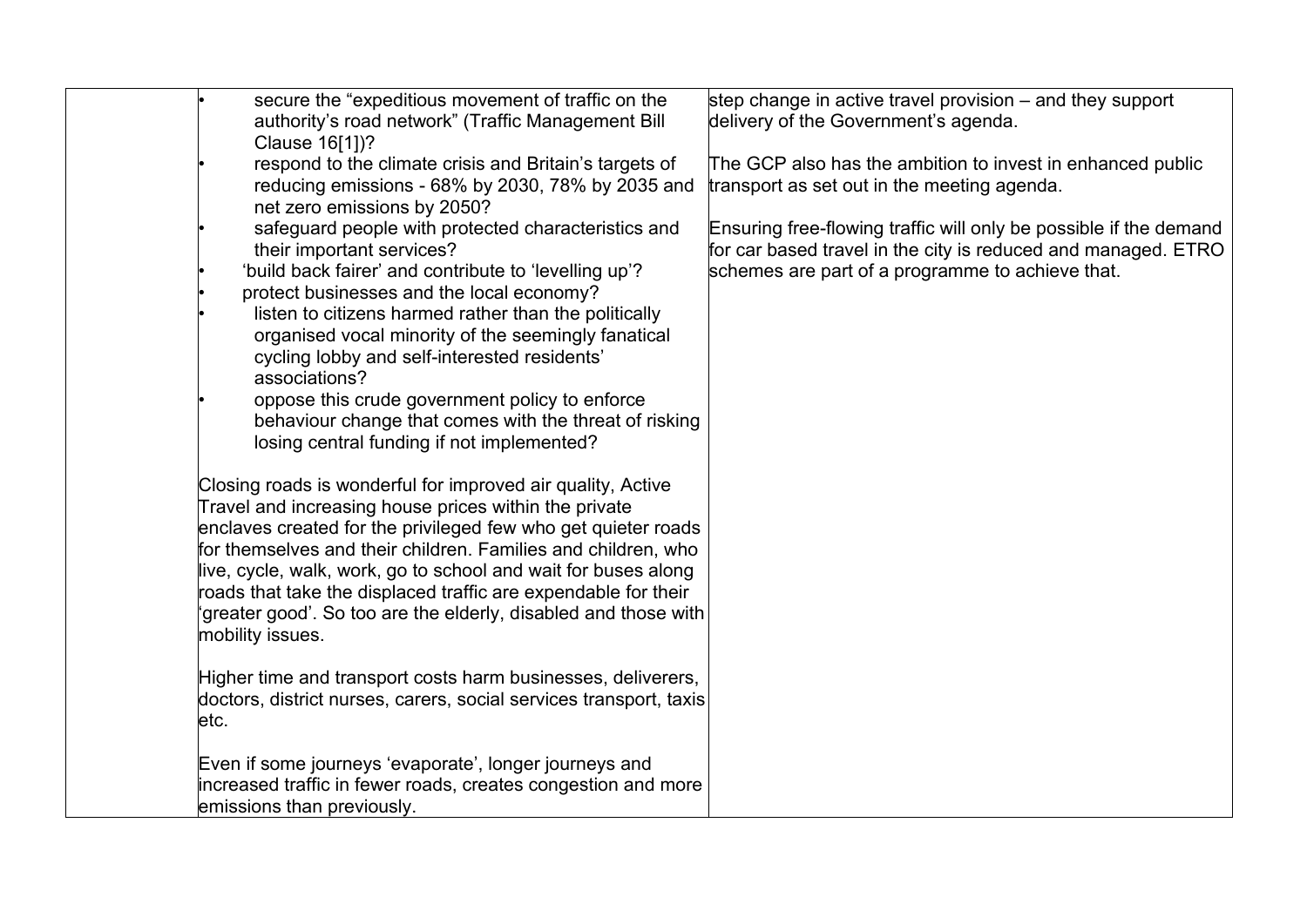|                       | Will the GCP re-examine road closures and:<br>Stop modal filters, improve public transport and offer<br>1)<br>incentives to encourage more cycling and walking<br>instead?<br>Ensure free-flowing traffic (enabling necessary<br> 2)<br>journeys to get to, through, and round, Cambridge) to<br>cut emissions and aid the economy?<br>Say, "No" to government coercion?<br> 3)<br>4)<br>Give us justice and 'Healthy and Safe Streets for ALL<br>Not Just the Few'?                                                                                                                                                                                                                                                                                                                                                                                                                                                                                                              |                                                                                                                                                                                                                                                                                                                                                                                                                                                                                                                                                                                                                                                                                                           |
|-----------------------|-----------------------------------------------------------------------------------------------------------------------------------------------------------------------------------------------------------------------------------------------------------------------------------------------------------------------------------------------------------------------------------------------------------------------------------------------------------------------------------------------------------------------------------------------------------------------------------------------------------------------------------------------------------------------------------------------------------------------------------------------------------------------------------------------------------------------------------------------------------------------------------------------------------------------------------------------------------------------------------|-----------------------------------------------------------------------------------------------------------------------------------------------------------------------------------------------------------------------------------------------------------------------------------------------------------------------------------------------------------------------------------------------------------------------------------------------------------------------------------------------------------------------------------------------------------------------------------------------------------------------------------------------------------------------------------------------------------|
| Robert<br>Rawlinson * | Agenda item 11 - Active Travel: Experimental Traffic<br><b>Regulation Orders</b><br>The GCP Joint Assembly meeting on Thursday 9th<br>September unanimously agreed to recommend keeping the<br>road closure permanent 'The GCP Joint Assembly supports<br>making permanent the Luard Road closure but to mitigate<br>impacts on other roads, requests work is undertaken on trafficsupported the scheme being made permanent whilst also<br>signals in the area.'<br>The question below is being jointly raised by the residents<br>request for the convenience of the Executive Board.<br>On the basis the officers report states no negative evidence<br>to support the proposal to rescind the current experimental<br>order, and furthermore, there is clear evidence the objectives<br>have been met, as well as the proven popularity of the<br>scheme with residents and non-residents alike, what would<br>be the justification for re-opening the road and going against | The ETRO report highlights the strong support expressed for<br>retaining the closure of Luard Road to through motorised traffic<br>but also identifies increased delays on Long Road during the<br>trial period when overall traffic levels were lower than normal.<br>Having weighed up these issues the Joint Assembly has<br>requesting further work to improve the operation of traffic<br>signals in the area to address the situation in Long Road.<br>and non-residents listed below, and are presented as a single Today, the Executive Board is being asked to support the view<br>of the Joint Assembly and recommend to the County Council<br>that the experimental closure is made permanent. |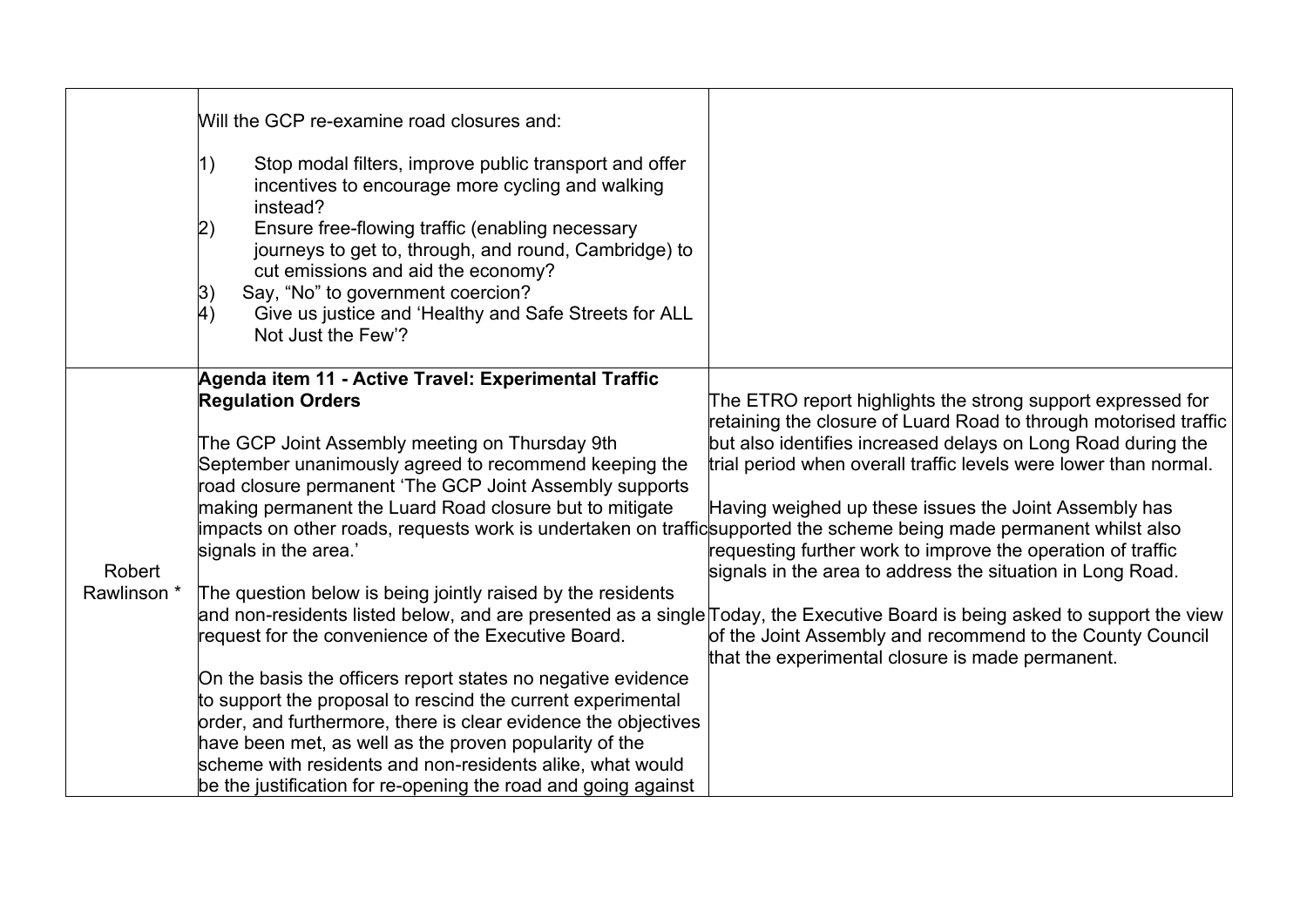| the unanimous decision made at the GCP meeting of                                                            |  |
|--------------------------------------------------------------------------------------------------------------|--|
| September 9th?                                                                                               |  |
|                                                                                                              |  |
| On 'whether it should be retained', the Luard/Sedley Taylor                                                  |  |
| scheme scored more highly in responses from non-residents                                                    |  |
| than it did from residents - both groups were overwhelmingly                                                 |  |
| in favour, i.e. the consultation results were not skewed by any                                              |  |
| sort of neighbourhood campaign.                                                                              |  |
| We urge the Executive Board to support the recommendation                                                    |  |
| to make the Luard Road closure permanent which received                                                      |  |
| unanimous support at the Joint Assembly. Not to do this                                                      |  |
| would make the roads less safe for cyclists and pedestrians.                                                 |  |
| The officers report states the scheme has been 'successful in                                                |  |
| improving walking and cycling and making the area safer'<br>with this view based on 700 cycle trips per day. |  |
|                                                                                                              |  |
| Questions presented on behalf of the following residents                                                     |  |
| and non-residents: Aldo Marion, Alethea Ato, Alex                                                            |  |
| Robson, Angus & Nicky Runciman, Ayesha Ahmed, Chris                                                          |  |
| Fox, Clare Martinson, Daphne Fowler, David Clary,                                                            |  |
| Elizabeth Hart, Emma & Fergus Duncan, Gail Jenner,                                                           |  |
| Hakon Martinsen, Henry Howarth, Janet Edwards, Chris                                                         |  |
| Parkins, Susan Hegarty, Doreen Hodgson, Braden                                                               |  |
| Howarth, Jim Metcalf, Heather Warwick, Juliet Barclay,                                                       |  |
| Jumbo Jenner, Martin Rowland, Micelle Pearl, Paul Rudin,                                                     |  |
| Peggy Maxwell, Pete Fox, Peter Hewkin, Polly Holme,                                                          |  |
| Richard Ogden, Rob Foale, Rosie Bridge, Sandrine &                                                           |  |
| Chris Parkins, Susan Rushton, Heather Clary, Peter                                                           |  |
| Hewkin, Rory Powe, Don Broom, Sally Broom, Vivien                                                            |  |
| Perutz, Emma Duncan, Tim Dodkin, Tim Palmer, Yolande                                                         |  |
| Orr, Anne Lyon, Richard Lyon, Robert Rawlinson, Militza<br>Callinan, Nick Flynn.                             |  |
|                                                                                                              |  |
|                                                                                                              |  |